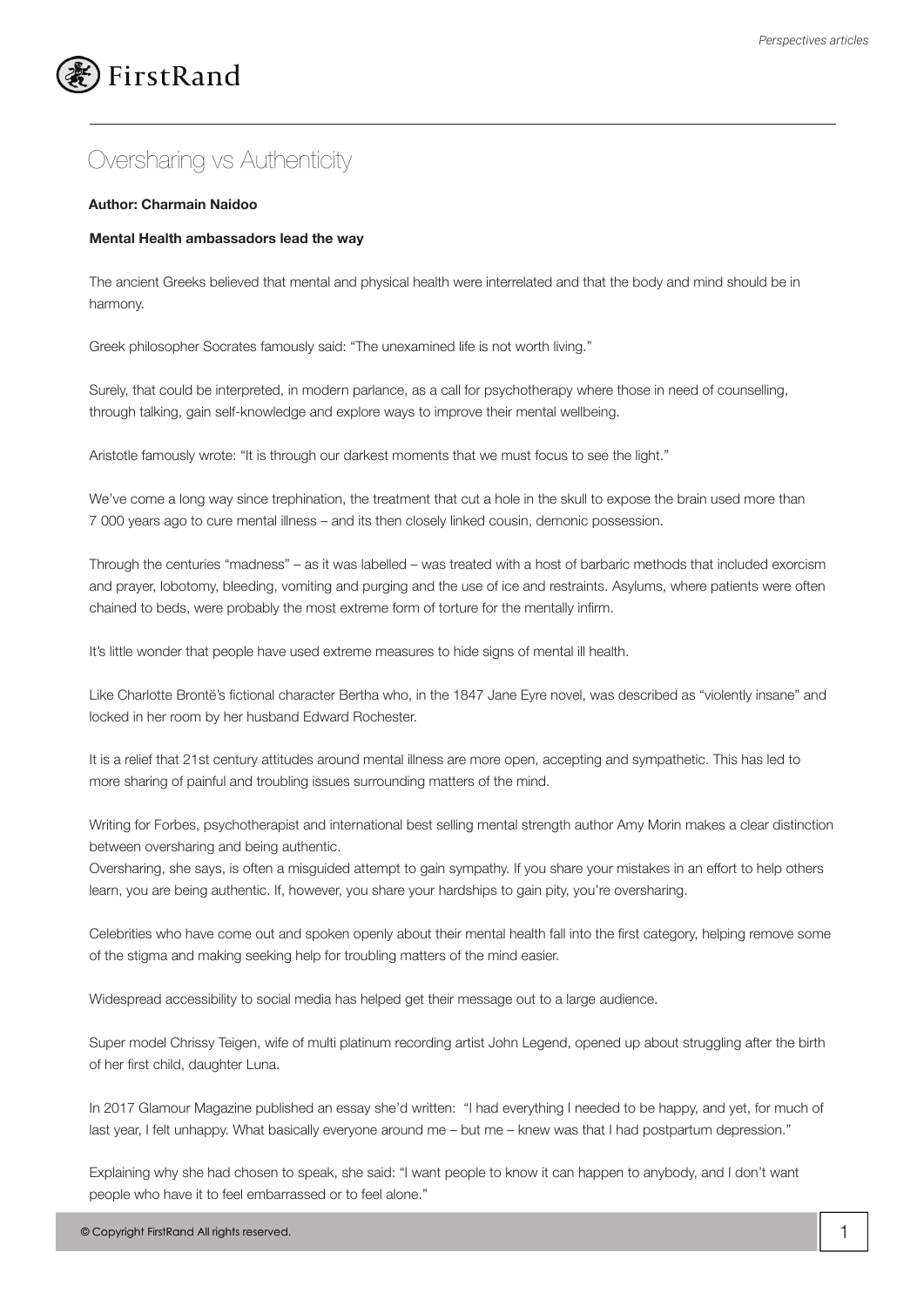

The response, and gratitude, from women who said she had opened the door for them to examine their own post birth despair was explosive.

Chrissy has 34,9-million followers on Instagram, is active across all social media platforms, and regularly appears on national television in America.

Her reach is immeasurable and her voicing her own battle with what Winston Churchill used to call "the black dog" – depression – allowed others to feel free to talk about their affliction too.

The 23-year-old Japanese/Haitian tennis player Naomi Osaka, Japan's most famous athlete, was asked to light the flame to open Tokyo summer Olympic Games 2020.

But this public event masked what has been a tumultuous year for her.

Despite a first-round victory at the French Open, she quit the tournament after being fined for refusing to attend mandatory post-match press conferences. She said unsympathetic questioning after games impacted her mental wellbeing.

Naomi Osaka explained that she had experienced "long bouts of depression" since winning the 2018 US Open and often had "huge waves of anxiety" before speaking to the media.

Her speaking out has allowed other athletes to speak about their trauma too. Fans, and fellow anxiety sufferers took to social media to applaud her. Walking away from the possibility of winning such a coveted trophy in the interests of her own mental health was seen as brave, and her taking care of herself.

The South African Depression and Anxiety Group (SADAG) reports that anxiety disorders are the most common, with one in five South Africans affected by these illnesses every year.

The hoary old line "pull yourself together" or the worn out platitude "it will all be alright" has been, rightly, relegated to the rubbish heap.

Today, armed with information, everything is different about how we see and treat mental health. Instead of asylums there are psychiatric hospitals where the emphasis is on short-term stays. It is more usual that people consult psychologists, psychiatrists, marriage and family therapists, school counsellors, clinical social workers and religious leaders.

There is also a cornucopia of drugs available to alter mood, stabilise unhealthy thoughts and provide relief from some of the extreme symptoms of these unseen illnesses.

And authentic sharing helps people realise they are not alone in their feelings of hopelessness and despair.

- Carson Daly, host of the American talent show, The Voice, said he never planned to talk publicly about his struggles with mental health. That changed when National Basketball Association player Kevin Love shared his story about having a panic attack during a basketball game. Daly said he realised he'd suffered with debilitating anxiety and panic for 20 years and not known how to define it. He then sought help.
- Twenty-four-year old singer/actor Demi Lovato at eighteen told her story of bullying, addiction, an eating disorder, cutting, and depression. She recently explained that it was during her treatment for addiction and eating disorders that she was diagnosed with bipolar disorder.
- Titanic actor Leonardo DiCaprio has admitted to having an obsessive compulsive disorder feeling compelled to walk through doorways numerous times and step on sidewalk stains left by chewing gum.